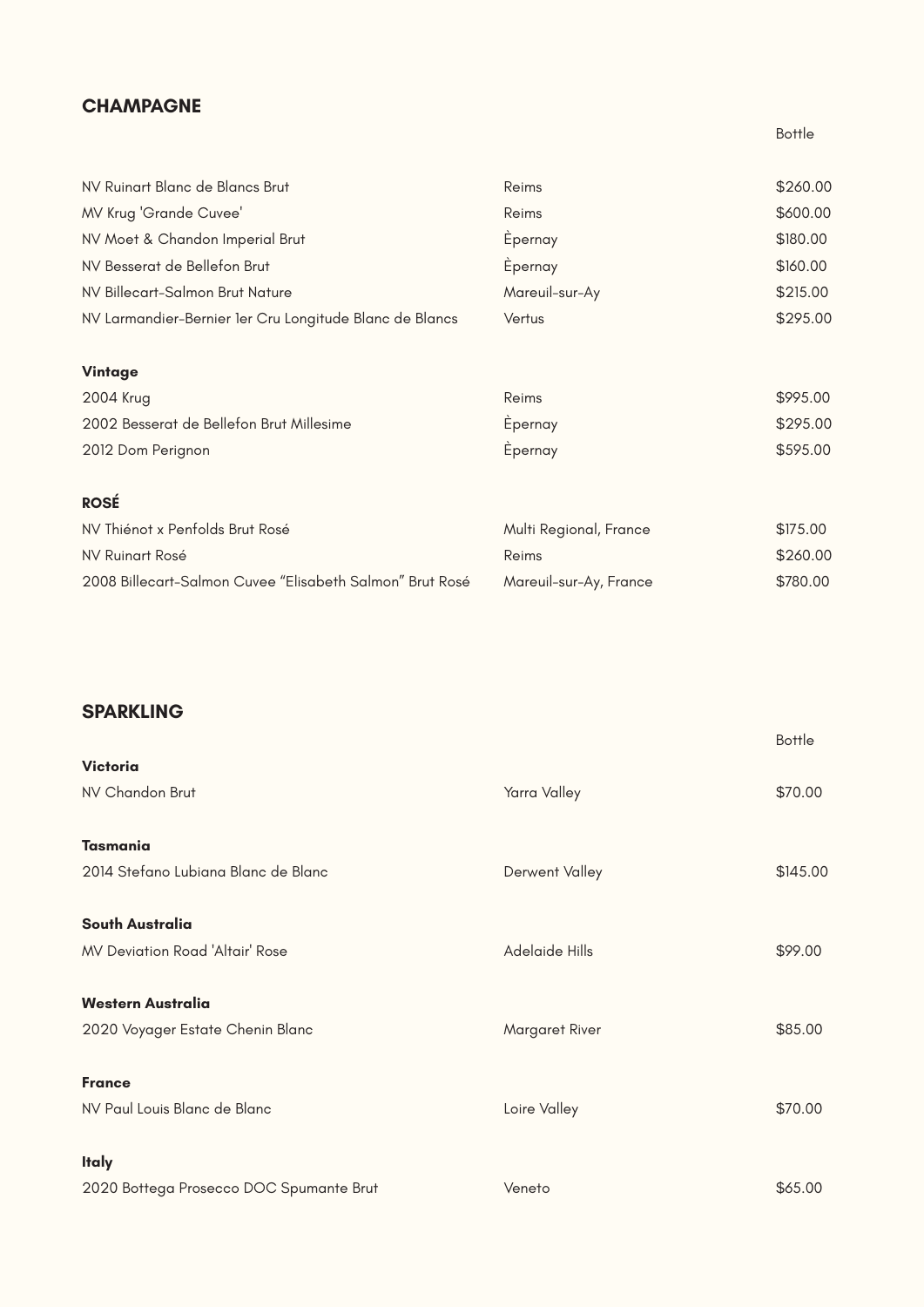Loire Valley

|                                                  |                          | <b>Bottle</b> |
|--------------------------------------------------|--------------------------|---------------|
| <b>South Australia</b>                           |                          |               |
| 2018 Loosen Barry 'Wolta Wolta'                  | <b>Clare Valley</b>      | \$210.00      |
| 2019 Kanta                                       | Adelaide Hills           | \$70.00       |
| 2015 Pewsey Vale 'The Contours'                  | Eden Valley              | \$105.00      |
| <b>Tasmania</b>                                  |                          |               |
| 2019 Pressing Matters 'RO'                       | <b>Coal River Valley</b> | \$95.00       |
| <b>Western Australia</b>                         |                          |               |
| 2016 Frankland Estate 'Isolation Ridge Vineyard' | <b>Frankland River</b>   | \$99.00       |
| <b>France</b>                                    |                          |               |
| 2019 Josmeyer 'Le Kottabe'                       | Alsace                   | \$135.00      |
| <b>Germany</b>                                   |                          |               |
| 2020 Dr Loosen 'Wehlener Sonnenuhr' Spatlese     | Mosel                    | \$130.00      |
| 2018 Heymann-Löwenstein                          | Mosel                    | \$94.00       |

|                                  |                | <b>Bottle</b> |
|----------------------------------|----------------|---------------|
| <b>Tasmania</b>                  |                |               |
| 2020 Stefano Lubiana             | Derwent Valley | \$80.00       |
|                                  |                |               |
| <b>Western Australia</b>         |                |               |
| 2021 Leeuwin Estate 'Art Series' | Margaret River | \$75.00       |
|                                  |                |               |
| <b>New Zealand</b>               |                |               |
| <b>2020 TWR</b>                  | Marlborough    | \$60.00       |
| 2021 Cloudy Bay                  | Marlborough    | \$95.00       |

#### **France**

2017 Serge Dagueneau Pouilly-Fume

### \$125.00

## **RIESLING**

# **SAUVIGNON BLANC**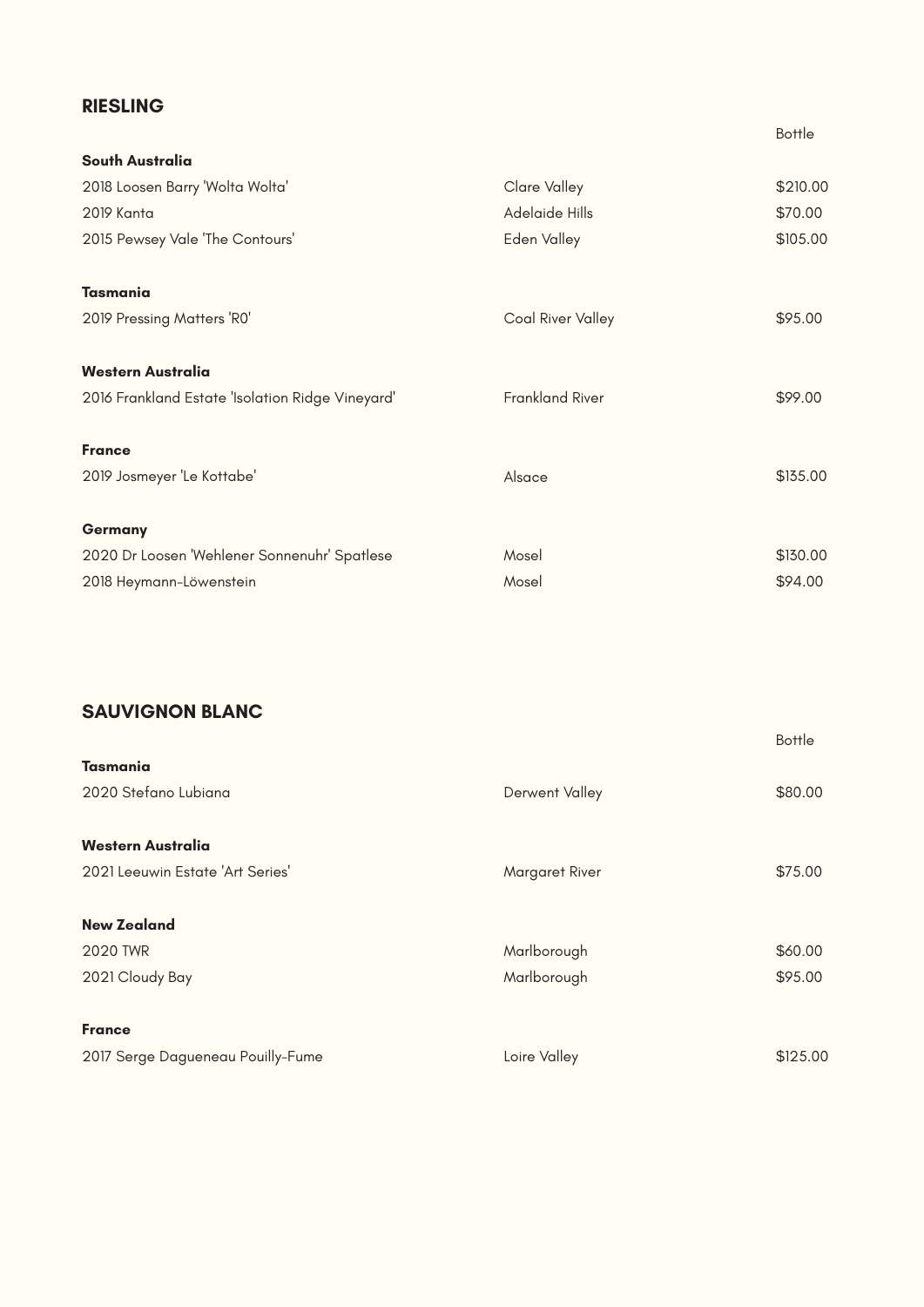|                                         |                      | -----    |
|-----------------------------------------|----------------------|----------|
| <b>Victoria</b>                         |                      |          |
| 2019 Quealy 'Tussie Mussie'             | Mornington Peninsula | \$75.00  |
|                                         |                      |          |
| <b>Italy</b>                            |                      |          |
| 2020 Tiefenbrunner 'Merus' Pinot Grigio | Alto Adige           | \$70.00  |
|                                         |                      |          |
| <b>France</b>                           |                      |          |
| 2020 Domaine Paul Blanck                | Alsace               | \$85.00  |
| 2019 Josmeyer 'Le Fromenteau'           | Alsace               | \$145.00 |

Yarra Valley, VIC Heathcote, VIC Barossa Valley, SA Alsace, Fr Kremstal, Austria 2019 Yeringberg Viognier 2021 Chalmers Vermentino 2021 Rockford White Frontignac 2018 Hugel Gewurtztraminer 2020 Stift Goettweig Messwein Gruner Veltliner \$90.00 \$58.00 \$70.00 \$85.00 \$57.00

| <b>Victoria</b>                           |                      |          |
|-------------------------------------------|----------------------|----------|
| 2019 Coldstream Hill 'Deer Farm'          | Yarra Valley         | \$110.00 |
| 2017 Levantine Hill 'Katherine's Paddock' | Yarra Valley         | \$215.00 |
| 2016 Ten Minutes by Tractor 'Judd'        | Mornington Peninsula | \$165.00 |
| 2020 Lethbridge                           | Geelong              | \$95.00  |
| 2016 Curly Flat                           | Macedon              | \$125.00 |
|                                           |                      |          |
| <b>Tasmania</b>                           |                      |          |
| 2020 Stefano Lubiana 'Estate'             | Derwent Valley       | \$145.00 |
|                                           |                      |          |
| <b>Western Australia</b>                  |                      |          |
| 2020 Voyager Estate Girt by Sea           | Margaret River       | \$65.00  |
| 2017 Devil's Lair 9th Chamber             | Margaret River       | \$235.00 |
|                                           |                      |          |

Bottle

Bottle

Bottle

## **PINOT GRIS**

## **WHITE VARIETIALS**

# **CHARDONNAY**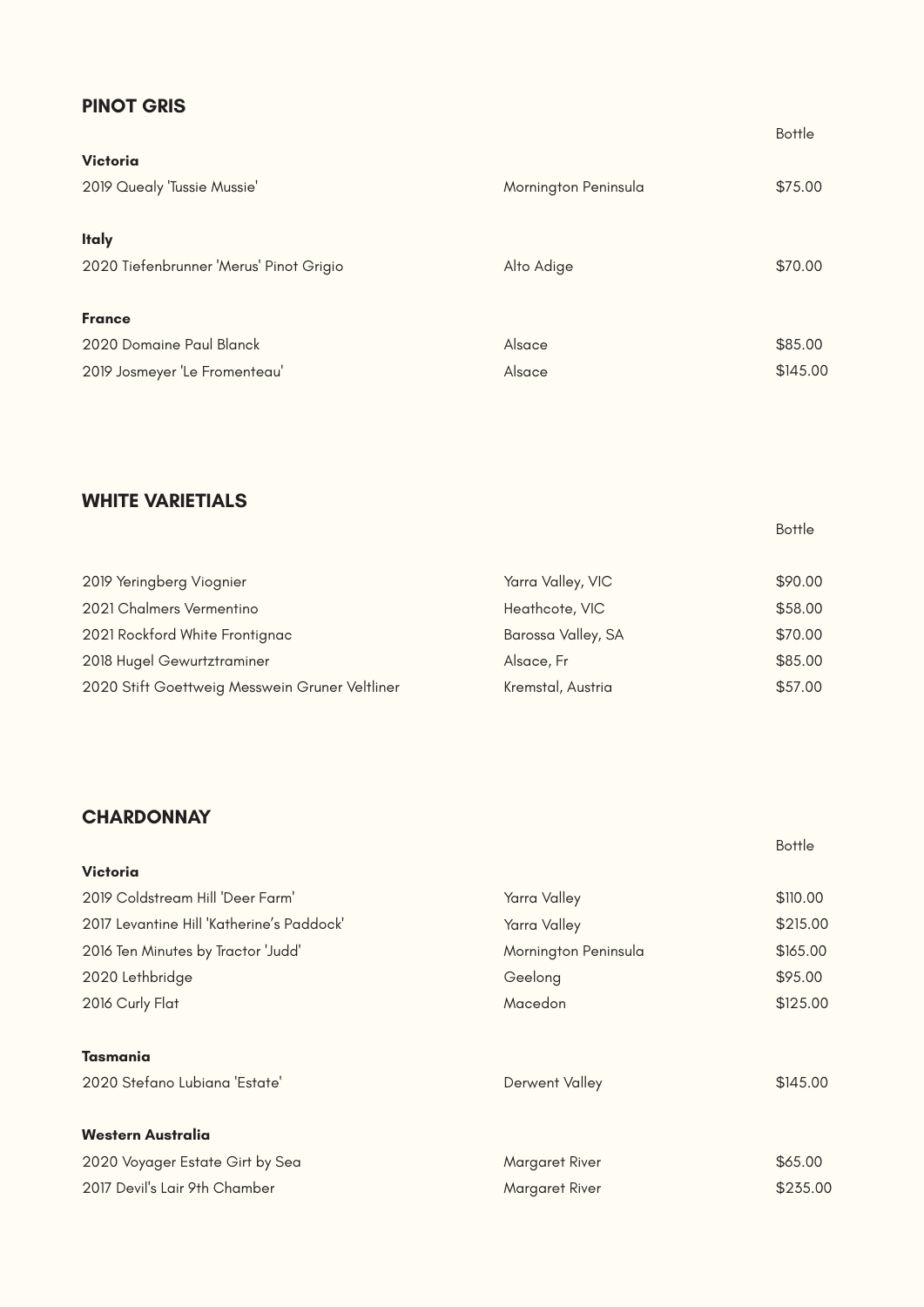|                                                |                      | <b>Bottle</b> |
|------------------------------------------------|----------------------|---------------|
| <b>Chablis</b>                                 |                      |               |
| 2019 Domaine Bernard Defaix                    |                      | \$130.00      |
| 2020 Patrick Piuze 'Terroir de Fleys'          |                      | \$140.00      |
| <b>Chablis Premier Cru</b>                     |                      |               |
| 2019 Pierrick Laroche 'Butteaux'               |                      | \$175.00      |
| <b>Chablis Grand Cru</b>                       |                      |               |
| 2019 Pierrick Laroche 'Bougros'                |                      | \$295.00      |
| <b>Bourgogne Blanc</b>                         |                      |               |
| 2019 Bouchard 'La Vignee'                      |                      | \$110.00      |
| <b>Cote de Beaune Premier Cru</b>              |                      |               |
| 2017 Domaine Matrot Meursault 'Blagny' 1er Cru |                      | \$350.00      |
|                                                |                      |               |
| <b>ROSÉ</b>                                    |                      |               |
| <b>Victoria</b>                                |                      | <b>Bottle</b> |
| 2019 Levantine Hill Estate Rosé                | Yarra Valley         | \$70.00       |
| 2021 Ten Minutes by Tractor '10X'              | Mornington Peninsula | \$85.00       |
| <b>France</b>                                  |                      |               |
|                                                |                      |               |
| 2020 Triennes Rosé                             | Provence             | \$58.00       |
| <b>Austria</b>                                 |                      |               |
| 2018 Pittnauer Pitti Rosé                      | Burgenland, Austria  | \$55.00       |

2019 Punt Rd Gamay

Bottle

\$65.00

### **WHITE BURGUNDY**

### **GAMAY**

Yarra Valley, VIC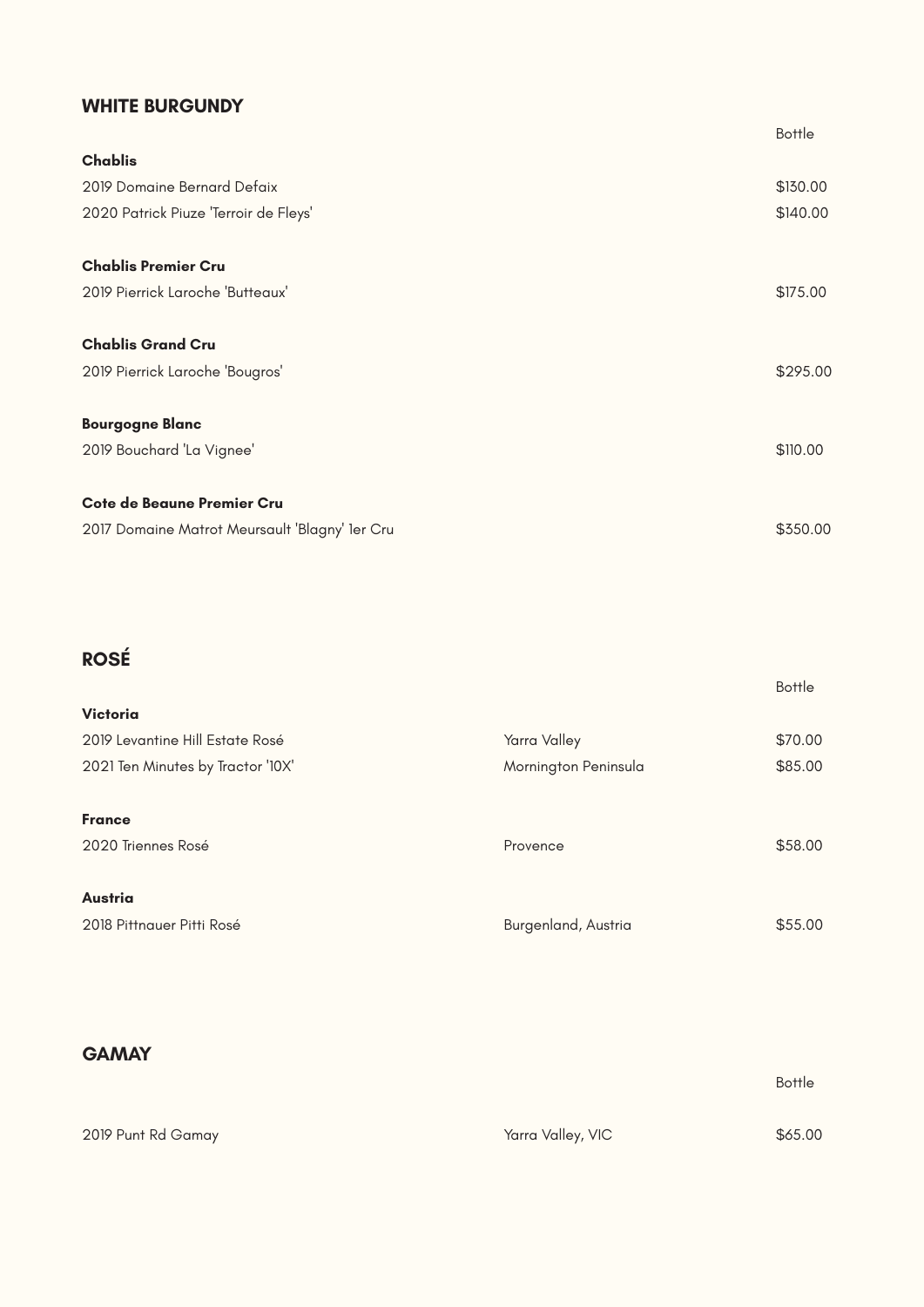| <b>Victoria</b>                   |                      |          |
|-----------------------------------|----------------------|----------|
| 2019 Wickham's Road               | Yarra Valley         | \$56.00  |
| 2018 Wantirna Estate Lily         | Yarra Valley         | \$155.00 |
| 2021 Garagiste Le Stagiaire       | Mornington Peninsula | \$70.00  |
| 2021 Ten Minutes by Tractor '10X' | Mornington Peninsula | \$90.00  |
| 2019 Moorooduc 'Robinson'         | Mornington Peninsula | \$165.00 |
| 2017 Paringa Estate               | Mornington Peninsula | \$155.00 |
| 2017 Brokenwood 'Indigo'          | Beechworth           | \$125.00 |
| 2018 Philippe Farr                | Gippsland            | \$110.00 |
| 2016 Curly Flat                   | Macedon              | \$135.00 |
| <b>Tasmania</b>                   |                      |          |
| 2021 Stefano Lubiana 'Primavera'  | Derwent Valley       | \$90.00  |
| <b>New Zealand</b>                |                      |          |
| 2016 Bell Hill                    | North Canterbury     | \$380.00 |
| 2017 Fromm                        | Marlborough          | \$90.00  |
| 2020 Two Paddock 'Panic'          | Central Otago        | \$95.00  |

#### **Premier Cru**

2017 Domaine Taupenot-Merme Morey-Saint-Denis 1er Cru 'La Riotte'

2018 Domaine Mongeard-Mugneret Vosne Romanee 1er Cru 'Les Orveaux'

#### **Grand Cru**

|                                                       | <b>Bottle</b> |
|-------------------------------------------------------|---------------|
| <b>Bourgogne</b>                                      |               |
| 2018 Lucien Muzard                                    | \$140.00      |
| 2018 Bouchard 'Beaune du Chateau'                     | \$165.00      |
| <b>Cote de Nuits Village</b>                          |               |
| 2018 David Duband Gevery-Chambertin                   | \$360.00      |
| 2014 Domaine Sylvain Pataille Marsannay 'Clos du Roy' | \$220.00      |

2013 Domaine Confuron-Cotetidot Clos de Vougeot

#### **Cote de Beaune Premier Cru**

2017 Domaine Blain Gagnard Volnay 1er Cru 'Champans' 2018 Domaine de Montille Pommard 1er Cru 'Les Rugiens' Bottle

\$415.00

\$680.00



\$280.00 \$625.00

### **PINOT NOIR**

# **RED BURGUNDY**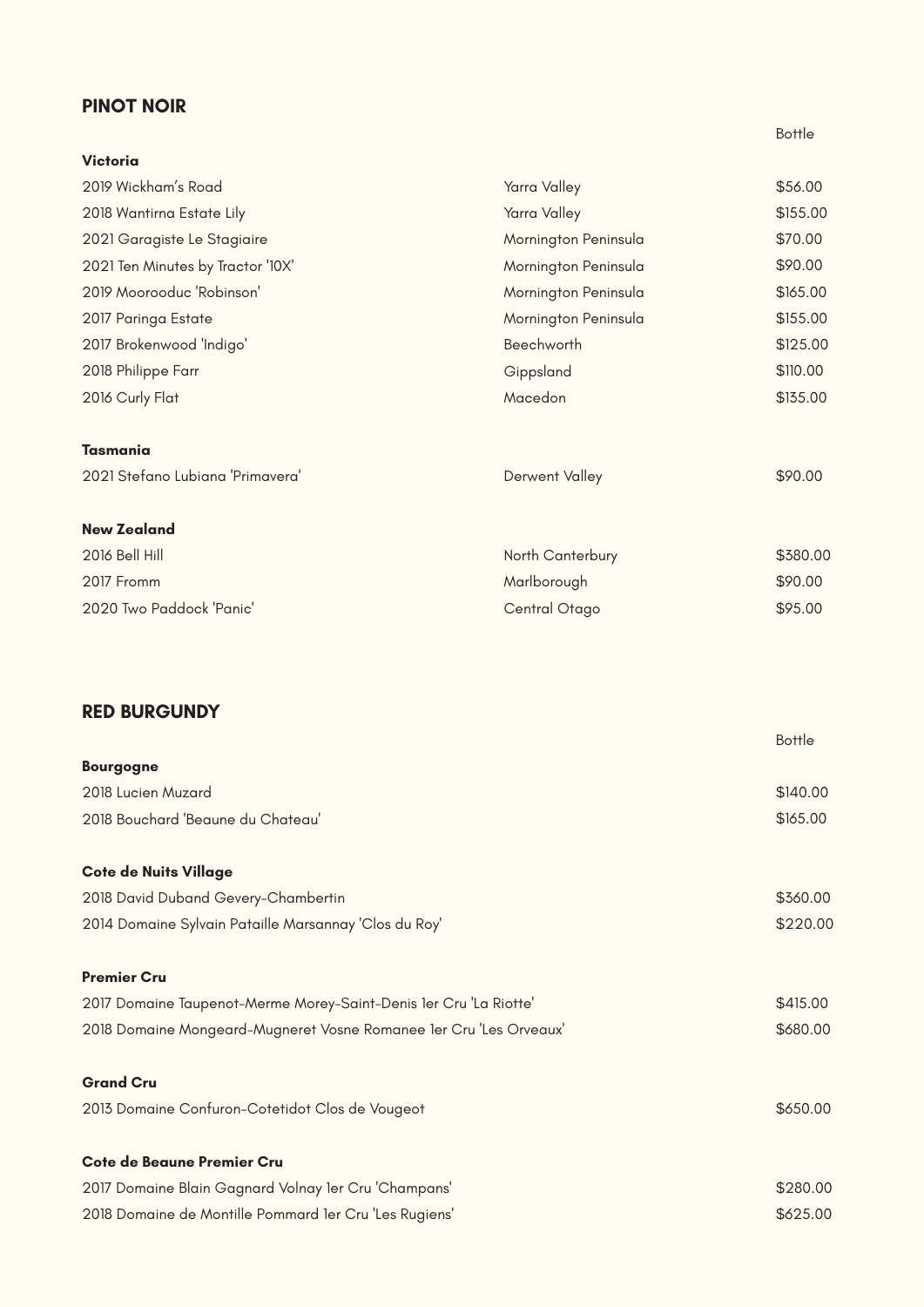Multi Regional

Margaret River

| <b>Victoria</b>                             |                       |               |
|---------------------------------------------|-----------------------|---------------|
| 2020 Punt Road                              | Yarra Valley          | \$70.00       |
| 2017 Levantine Hill Estate                  | Yarra Valley          | \$145.00      |
| 2019 Scorpo 'Old Vines'                     | Mornington Peninsula  | \$105.00      |
| <b>South Australia</b>                      |                       |               |
| 2021 Ministry of Clouds                     | McLaren Vale          | \$80.00       |
| 2014 Katnook 'Prodigy'                      | Coonawarra            | \$250.00      |
| 2019 Massena 'The Eleventh Hour'            | Barossa Valley        | \$95.00       |
| 2020 Spinifex Bête Noir Shiraz              | <b>Barossa Valley</b> | \$80.00       |
| 2017 Rockford 'Rod & Spur' Shiraz Cabernet  | Barossa Valley        | \$110.00      |
| 2017 Rockford Basket Press                  | Barossa Valley        | \$215.00      |
| 2017 Penfolds RWT                           | Barossa Valley        | \$550.00      |
| <b>France</b>                               |                       |               |
| 2017 E. Guigal Côte Rôtie 'Brune et Blonde' | Northen Rhone         | \$220.00      |
|                                             |                       |               |
| <b>CABERNET &amp; BLENDS</b>                |                       |               |
|                                             |                       | <b>Bottle</b> |
| <b>Victoria</b>                             |                       |               |
| 2018 Yeringberg Cabernet Blend              | Yarra Valley          | \$195.00      |
| <b>South Australia</b>                      |                       |               |
| 2019 Paker Terra Rossa Cabernet Sauvignon   | Coonawarra            | \$85.00       |
| 2016 Katnook Estate Cabernet Sauvignon      | Coonawarra            | \$120.00      |
| 2014 Katnook 'Odyssey'                      | Coonawarra            | \$250.00      |
| 2019 Penfolds Bin 389 Cabernet Shiraz       | Multi Regional        | \$210.00      |

2019 Penfolds Bin 407 Cabernet Sauvignon

#### **Westen Australia**

2018 Voyager Estate Girt by Sea Cabernet Merlot

Bottle

\$210.00



## **SHIRAZ & BLENDS**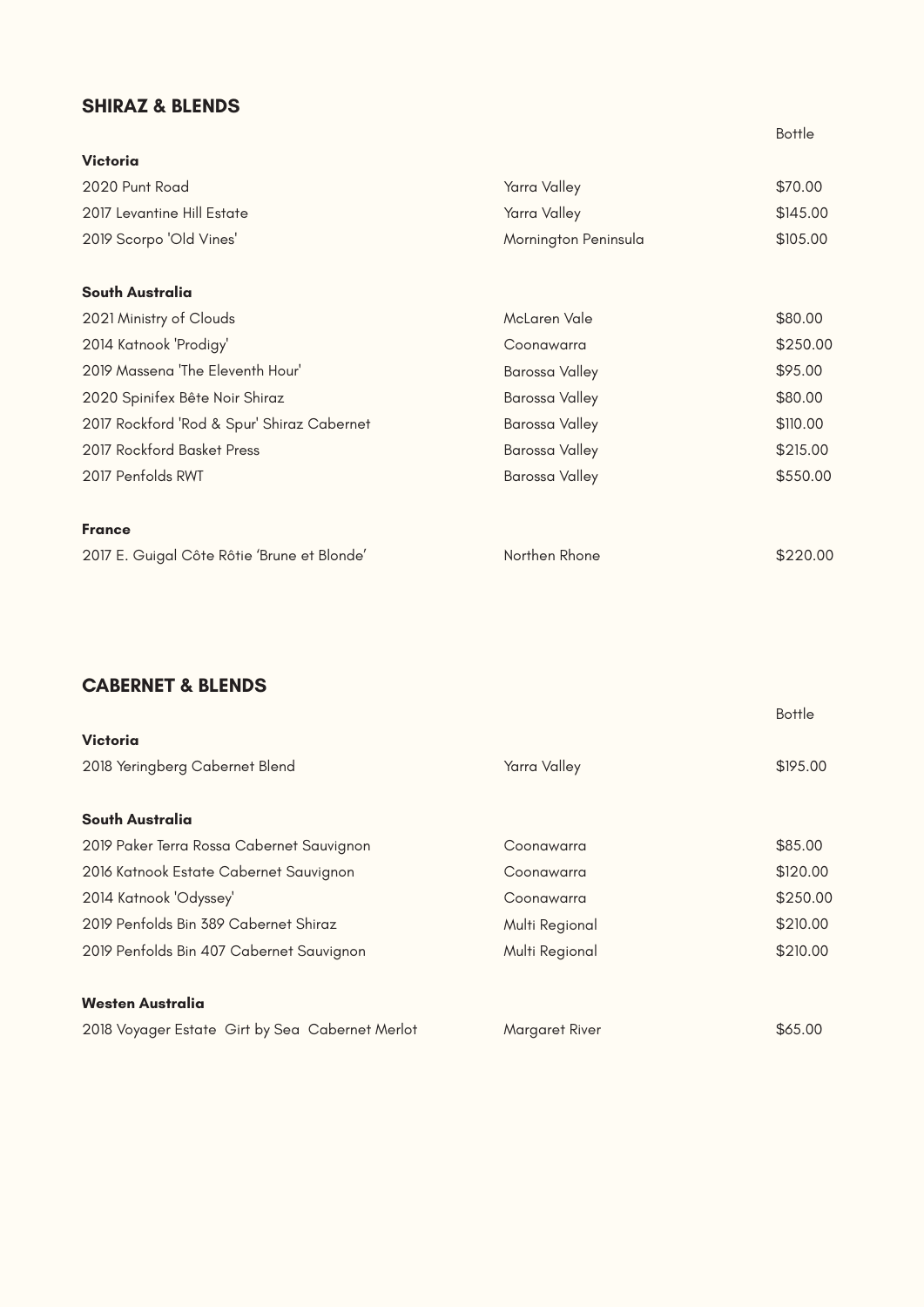|                                  | <b>Bottle</b> |
|----------------------------------|---------------|
| <b>Left Bank</b>                 |               |
| <b>St. Estephe</b>               |               |
| 2019 G d'Estournel               | \$190.00      |
| <b>St. Julien</b>                |               |
| 2017 Chateau Gloria              | \$350.00      |
| <b>Margaux</b>                   |               |
| 2017 Chateau Siran Cru Bourgeois | \$235.00      |
|                                  |               |

| <b>France</b>                                  |                |         |
|------------------------------------------------|----------------|---------|
| 2020 Saint Damien 'Plan de Dieu' Cote du Rhone | Southern Rhone | \$80.00 |

Bottle

Bottle

| 2007 Chateau Suduiraut (375ml)          | Sauternes, Bordeaux | \$175.00 |
|-----------------------------------------|---------------------|----------|
| 2017 La Spinetta Bricco Quaglia (375ml) | Piedmonte, Italy    | \$57.00  |
| NV Rockford P.S. Marion Tawny           | Barossa Valley, SA  | \$125.00 |

## **BORDEAUX**

# **GRENACHE & BLENDS**

# **DESSERT & FORTIFIED WINES**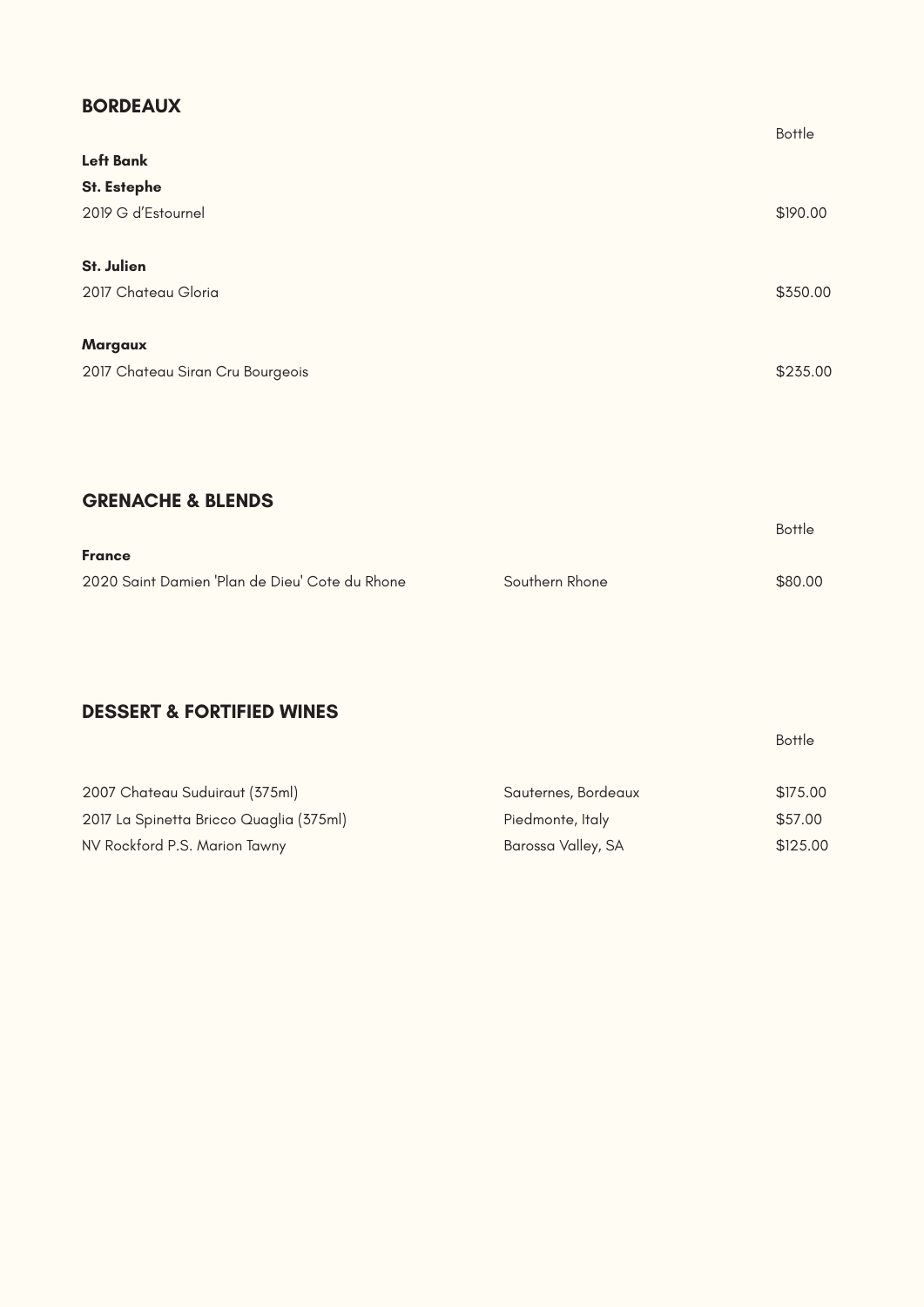Geelong

Margaret River

\$19.00

\$13.00

| NV Moet & Chandon Imperial Brut                                                        | Èpernay              | Glass<br>\$28.00 |
|----------------------------------------------------------------------------------------|----------------------|------------------|
| <b>SPARKLING</b><br><b>Italy</b><br>2020 Bottega Prosecco DOC Spumante Brut            | Veneto               | \$12.00          |
| <b>RIESLING</b><br><b>South Australia</b><br>2019 Kanta                                | Adelaide Hills       | \$14.00          |
| <b>SAUVIGNON BLANC</b><br><b>Western Australia</b><br>2021 Leeuwin Estate 'Art Series' | Margaret River       | \$15.00          |
| <b>PINOT GRIS</b><br><b>Victoria</b><br>2019 Quealy 'Musk Creek'                       | Mornington Peninsula | \$15.00          |

**South Australia** 2021 Rockford White Frontignac

#### **Victoria**

2020 Flighting Gully Road

### **Western Australia**

2020 Voyager Estate Girt by Sea

## **CHAMPAGNE**

# **WHITE VARIETIALS**

# **CHARDONNAY**